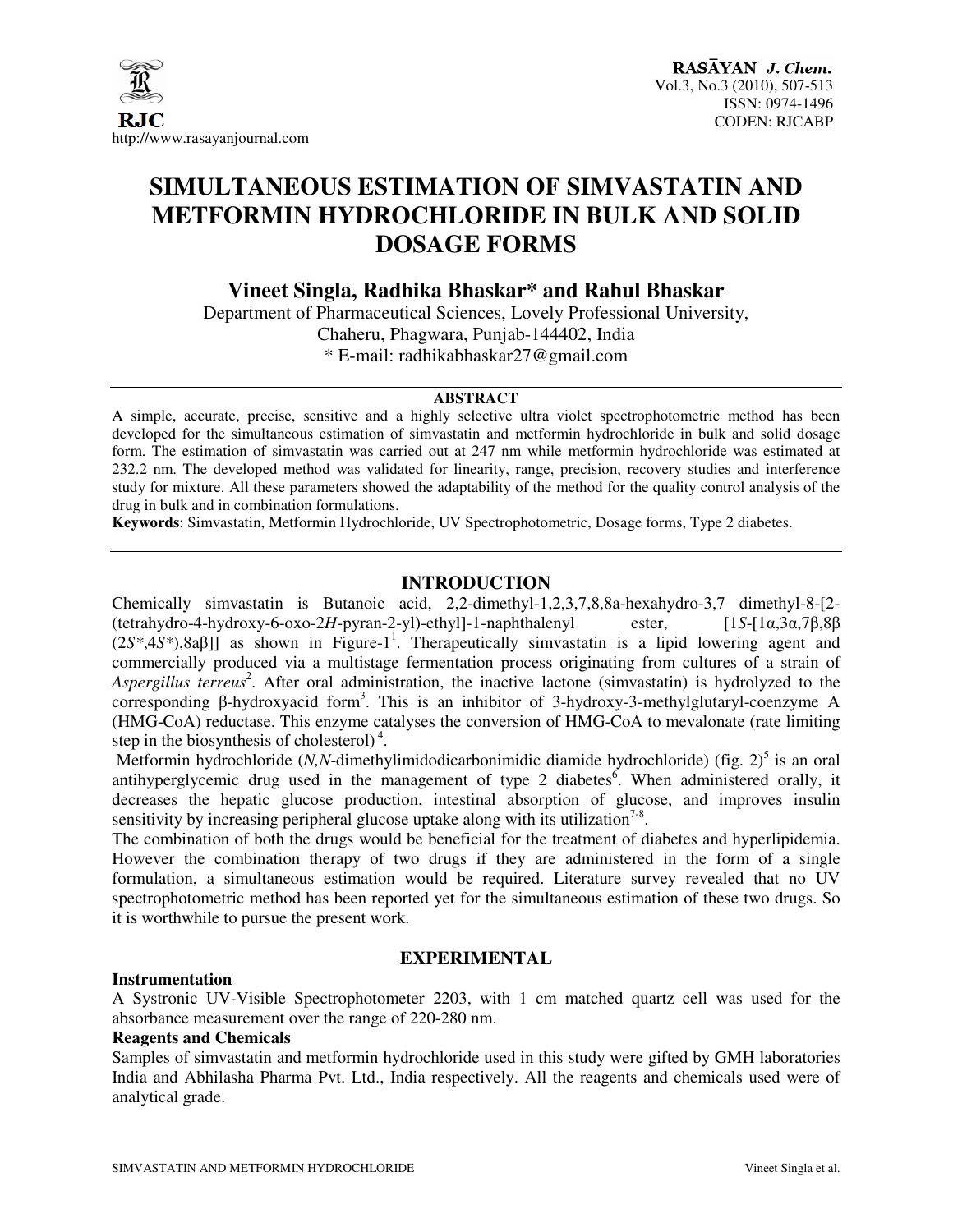#### **Determination of wavelength and calibration graph**

Standard stock solution was prepared by dissolving simvastatin in methanol to make final concentration of 1000 µg/ml. Different aliquots were taken from stock solution and diluted with pH 6.8 phosphate buffer to prepare the series of concentration from 5-15 µg/ml. The same procedure was used for metformin hydrochloride vice versa but drug was dissolved in water and dilutions from stock solution were prepared from 2-10 µg/ml using pH 6.8 phosphate buffer. The absorption  $\lambda_{\text{max}}$  for both the drugs were measured and the calibration curves were prepared by plotting absorbance versus concentration of the drugs.

#### **Effect of solvent on wavelength of both the drugs**

The effect of solvent on  $\lambda_{\text{max}}$  of both the drugs was carried out by dissolving metformin hydrochloride and simvastatin in 100 ml mixture of methanol and water (1:1).

#### **Validation of analytical method**

The absorbance of sample solutions of metformin hydrochloride and simvastatin were measured at 232.2 nm and 247 nm respectively. The results were calculated by the following formula using Vierodt's method  $9-10$ 

| $A_1 = ax_1 Cx + ax_2 Cy$ | at $232.2 \text{ nm}$ |
|---------------------------|-----------------------|
| $A_2 = ay_1 Cx + ay_2 Cy$ | at $247 \text{ nm}$   |

Where,  $A_1$  and  $A_2$  are absorbance of diluted mixture of drugs at 232.2 nm and 247 nm respectively, Cx and Cy are the concentration of metformin hydrochloride and simvastatin respectively ( $\mu$ g/ml), ax<sub>1</sub> and ax<sub>2</sub> are absorptivities of metformin hydrochloride at 232.2 nm and 247 nm respectively,  $ay_1$  and  $ay_2$  are absorptivities of simvastatin at 232.2 nm and 247 nm respectively.

# **Linearity and range**

The linearity of an analytical procedure is its ability to obtain test results and directly proportional to the concentration of analyte in the sample. The range of an analytical procedure is the interval between the upper and lower concentration of analyte in the sample. It has been demonstrated that the analytical procedure has a suitable level of precision, accuracy and linearity  $11$ .

### **Accuracy and Precision**

Accuracy and precision (repeatability and intermediate precision) were investigated by analyzing three concentrations of simvastatin and metformin hydrochloride mixtures in three independent replicates on the same day (Intra-day accuracy and precision) and on three consecutive days (Inter-day accuracy and precision). Intra-day and Inter-day relative standard deviation were calculated <sup>11</sup>.

#### **Limit of detection (LOD) and limit of quantitation (LOQ)**

The limit of detection (LOD) and limit of quantification (LOQ) were evaluated from the calibration curves plotted in concentration range of 5-15 µg/mL for simvastatin and 2-10 µg/mL for metformin hydrochloride, with formula  $LOD = 3.3$  S.D/S and  $LOQ = 10$  S.D/S (where S.D = Standard Deviation and S = slope of the calibration curve). The LOD and LOQ for each drug were thus obtained  $^{11}$ . **Recovery studies** 

To study the accuracy of the proposed method, recovery studies were carried out by the standard addition technique of drug with excipients. A known amount of metformin hydrochloride and simvastatin was added to the preanalyzed sample solution of drug with excipients in the three different concentrations. Percentage recoveries of three concentrations were calculated  $11$ .

# **RESULTS AND DISCUSSION**

Statistical evaluation of analysis was carried out. The data obtained from the proposed method showed suitability of method. The values of relative standard deviation were satisfactorily low  $(\leq 2)$ .

# **Determination of wavelength and calibration graph**

The λmax of simvastatin was found to be 247 nm nm in pH 6.8 phosphate buffer (fig.4).The absorbance was measured at 247nm against pH 6.8 phosphate buffer as a blank. The calibration curve was prepared by plotting absorbance versus concentration of drug (fig. 5).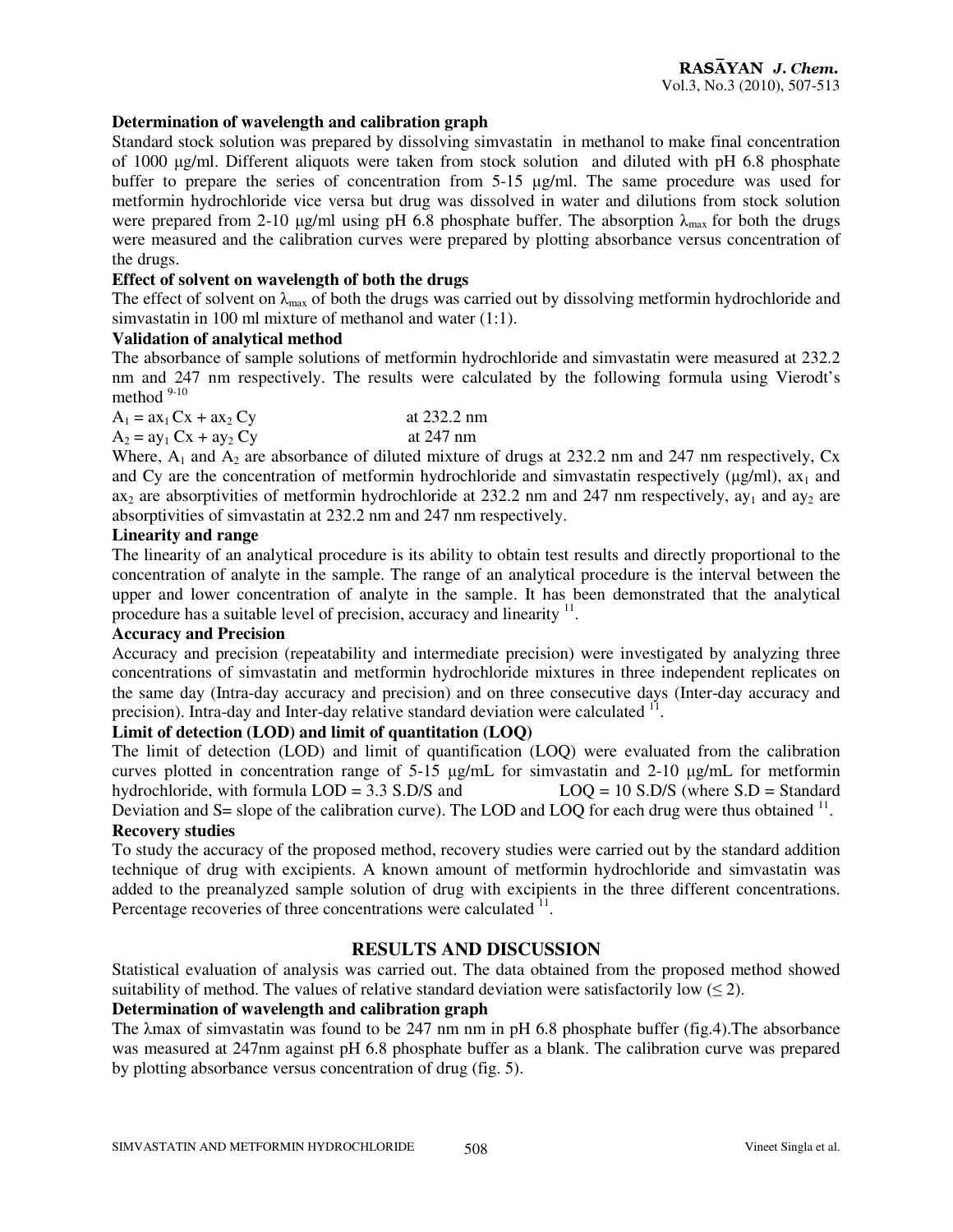The  $\lambda_{\text{max}}$  of metformin hydrochloride was found to be 232.2 nm in pH 6.8 phosphate buffer (fig.3). The absorbance was measured at 232.2 nm against pH 6.8 phosphate buffer as a blank and the calibration curve was prepared (fig. 6).

# **Effect of solvent on wavelength of both the drugs**

No shift in  $\lambda_{\text{max}}$  of both the drugs was observed (Fig. 7 and 8)

## **Results for validation of analytical method**

The method was validated with respect to linearity and range, accuracy and precision, limit of detection and limit of quantitation, and recovery studies.

# **Linearity and Range**

The prepared aliquots of simvastatin (5-15 µg/ml) were scanned for absorbance at 247 nm. The absorbance range was found to be 0.140-0.440. These aliquots obeyed Beer-Lambert's law with correlation coefficient  $(R^2)$  of 0.9982 and for metformin hydrochloride the aliquots prepared (2-16  $\mu$ g/ml) were scanned at 232.2 nm. Absorbance range was found to be 0.181-1.353 with correlation coefficient of 0.9977 (Fig 6). The optical characteristics are shown in Table 1.

# **Accuracy and precision**

The low RSD values obtained for repeatability and intermediate precision indicated good precision of the method. The data evaluated has been summarized in Table 2 and Table 3.

# **Limit of detection (LOD) and limit of quantitation (LOQ)**

The limit of detection (LOD) and limit of quantification (LOQ) calculated for simvastatin was found to be 0.333 and 1.009 respectively and for metformin hydrochloride 0.201 and 0.609 respectively.

# **Recovery Studies**

The percentage recoveries of three concentrations  $(5, 10 \text{ and } 15 \text{ µg/ml})$  were found within the limit, indicative of high accuracy. The high percent recoveries indicate no interference from ingredients and excipients that might be present in formulation. Data of recovery studies are summarized in Table 4 and Table 5.

# **CONCLUSION**

The developed spectrophotometric method was validated for simultaneous estimation of simvastatin and metformin hydrochloride using linearity and range, accuracy and precision and recovery studies. The relative standard deviations for all parameters were found to be less than two, indicated the validity of method. The assay results obtained by this method were fair agreement. So the developed method can be used for routine quantitative simultaneous estimation of simvastatin and metformin hydrochloride in various dosage forms.

# **ACKNOWLEDGEMENTS**

Authors of the present study are thankful to Abhilasha Pharma Pvt. Ltd., India and GMH Laboratories, India for providing gift sample of Metformin Hydrochloride and Simvastatin respectively.

# **REFERENCES**

- 1. US Pharmacopoeia, The United States Pharmacopoeial Convention, Inc.: Rockville. pp, 599 (2007).
- 2. D.K.Ellison, W.D.Moore, C.R.Petts, Analytical profiles of drug substances and excipients. Academic press. Inc, 359 (1993).
- 3. K.D.Tripathi, Essentials of Medical Pharmacology. Jaypee Brothers Medical Publishers (P) Ltd, 614 (2008).
- 4. H.P.Rang, M.M.Dale, J.M.Ritter, R.J.Flower, Rang and Dale's Pharmacology. Churchill Livingstone Elsevier, 324 (2008).
- 5. P.V.Bharatam, D.S.Patel, L.Adane, A.Mittal, S.Sundriyal, *Current Pharmaceutical Design*, **13**, 3518 (2007).
- 6. Indian Pharmacopoeia, The Indian Pharmacopoeia commission, Ghaziabad., 1358 (2007).
- 7. U.Mandal, V.Gowda, A.Ghosh, S.Selvan, S.Solomon, T.K.Pal, *The Pharmaceutical Society of Japan*, **127**, 1281 (2007).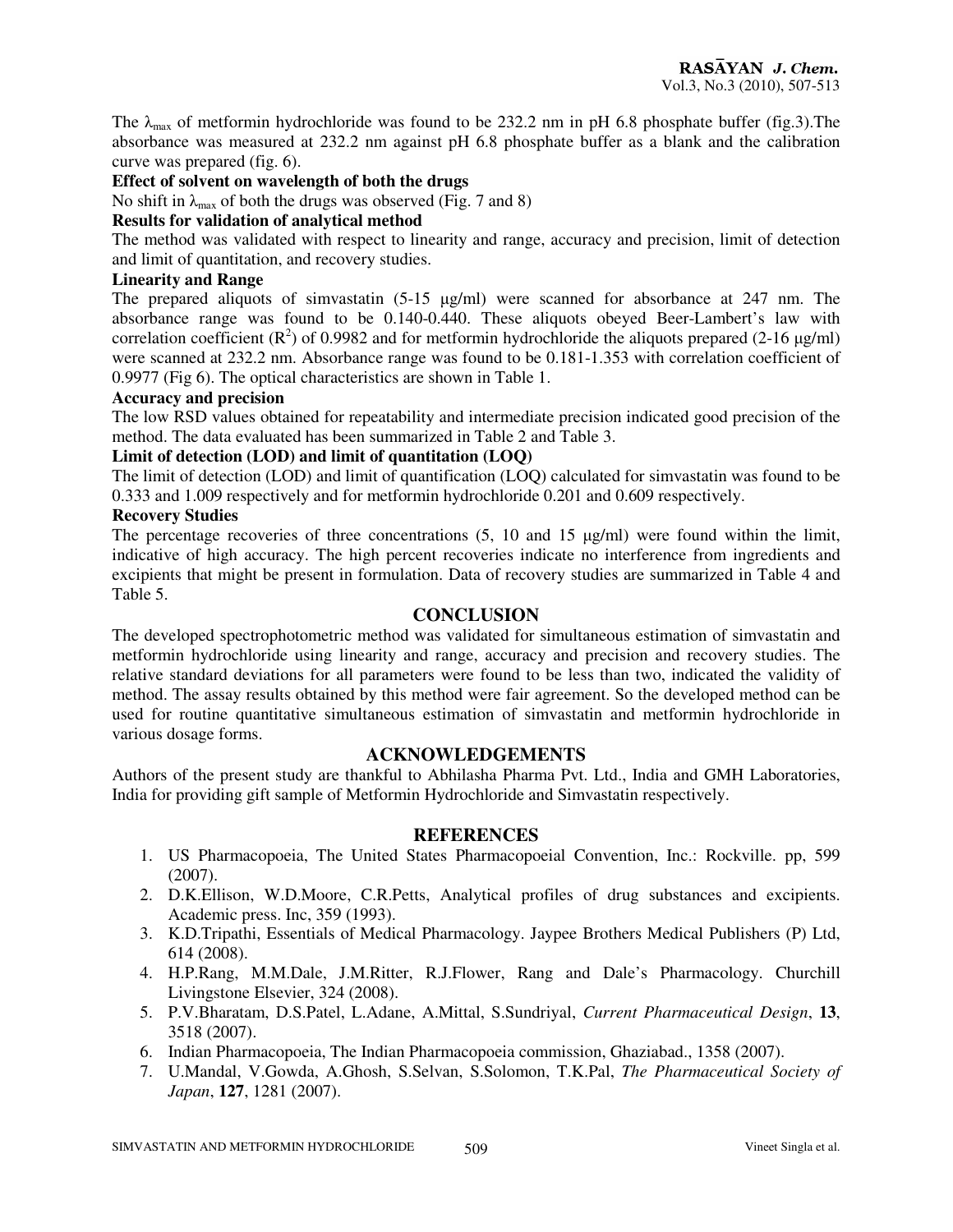- 8. K.D.Tripathi, Essentials of Medical Pharmacology. Jaypee Brothers Medical Publishers (P) Ltd,267 (2008).
- 9. S.Sayed, A.Thomas, *Journal of Pharmacy Research*, **2,** 1485 (2009).
- 10. R.S.Kumar, C.Karthikeyan, N.S.H.N.Moorthy, P.Trivedi, *Indian Journal of Pharmaceutical Sciences*, **68**, 317 (2006).
- 11. ICH Q2A, Text on validation of analytical procedures, International Conference on Harmonization tripartite guidelines (1994).

| Sr. No. | Parameters                          | Simvastatin | Metformin Hydrochloride |
|---------|-------------------------------------|-------------|-------------------------|
|         | Wavelength $(\lambda_{\text{max}})$ | 247nm       | 232.2nm                 |
|         | Beer's law limit $(\mu g/ml)$       | $5 - 15$    | $2 - 16$                |
| 3       | Correlation coefficient $(R^2)$     | 0.9982      | 0.9977                  |
| 4       | Slope                               | 0.0286      | 0.0842                  |

Table-1: Optical characteristics for Simvastatin and Metformin Hydrochloride

| Sr. | Conc. of     | Conc. of metformin    | % Recovery      | Conc. of           | Conc. Of              | % Recovery     |
|-----|--------------|-----------------------|-----------------|--------------------|-----------------------|----------------|
| No. | metformin    | HCl observed          | of metformin    | simvastatin        | simvastatin           | of simvastatin |
|     | HCl taken    | $(\mu g/ml) \pm S.D.$ | HC <sub>1</sub> | taken $(\mu g/ml)$ | observed $(\mu g/ml)$ |                |
|     | $(\mu g/ml)$ |                       |                 |                    | $\pm$ S.D.            |                |
|     | 5            | $4.83 \pm 0.0015$     | 96.6            | 5                  | $5.11 \pm 0.0026$     | 102.18         |
| 2   | 10           | $9.81 \pm 0.0051$     | 98.1            | 10                 | $9.72 \pm 0.0028$     | 97.2           |
| 3   | 15           | $14.67 \pm 0.0557$    | 97.8            | 15                 | $14.83 \pm 0.0227$    | 98.866         |

Each value is average of three determinations

R.S.D of metformin hydrochloride = 0.213

 $R.S.D$  of simvastatin = 0.0952

#### Table-3: Results of Intermediate Precision of Metformin Hydrochloride and Simvastatin

| Sr. | Drug          | Conc. of drug      | Average conc. found in Intra          | Average conc. found in Inter          |
|-----|---------------|--------------------|---------------------------------------|---------------------------------------|
| No. |               | taken $(\mu g/ml)$ | days studies ( $\mu$ g/ml) $\pm$ S.D. | days studies ( $\mu$ g/ml) $\pm$ S.D. |
|     |               |                    |                                       |                                       |
|     |               |                    |                                       |                                       |
|     | Metformin HCl | 10                 | $9.58 \pm 0.1061$                     | $9.65 \pm 0.1550$                     |
|     |               |                    |                                       |                                       |
| 2   | Simvastatin   | 10                 | $10.47 \pm 0.0212$                    | $10.39 \pm 0.1479$                    |
|     |               |                    |                                       |                                       |

Each value is average of three determinations

R.S.D. of metformin hydrochloride = 1.1075 (Intra days) and 1.6062 (Inter days)

R.S.D. of simvastatin = 0.20261 (Intra days) and 1.4244 (Inter days)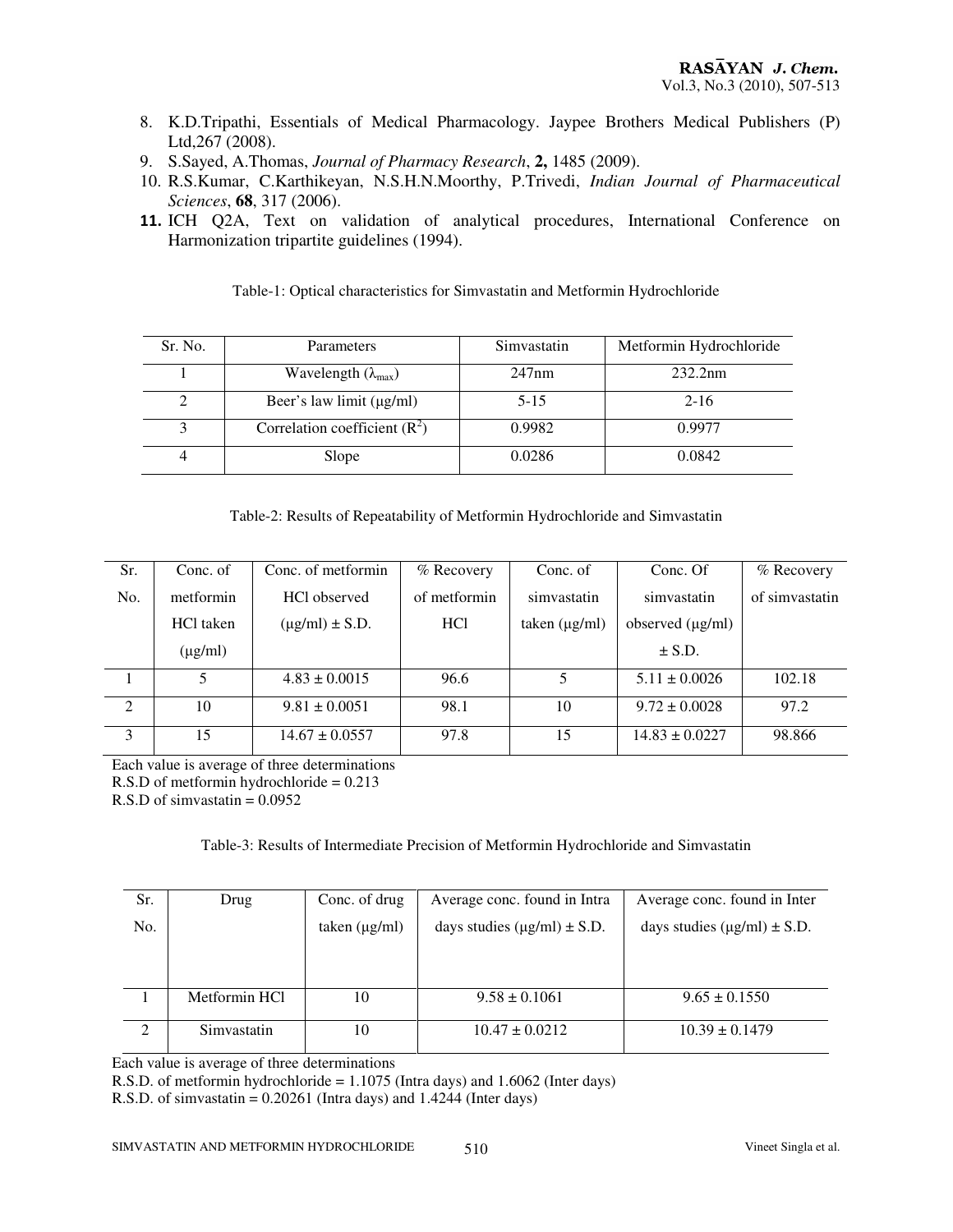| Sr. No.       | Excipients added    | Concentration of<br>metformin<br>hydrochloride taken<br>$(\mu g/ml)$ | Concentration of<br>simvastatin added<br>$(\mu g/ml)$ | Concentration observed<br>$(\mu g/ml) \pm S.D.$ |
|---------------|---------------------|----------------------------------------------------------------------|-------------------------------------------------------|-------------------------------------------------|
|               | $HPMC(50cps)$ 20 mg | 10                                                                   |                                                       | $10.49 \pm 0.0919$                              |
| $\mathcal{L}$ | Lactose 100 mg      | 10                                                                   | 10                                                    | $9.81 \pm 0.0051$                               |
|               | $MCC$ 100 mg        | 10                                                                   | 15                                                    | $9.78 \pm 0.0076$                               |

# Table-4: Results of recovery studies for Metformin Hydrochloride

Each value is average of three determinations  $R.S.D = 0.3474$ 

| Table-5: Results of recovery studies for Simvastatin |  |
|------------------------------------------------------|--|
|------------------------------------------------------|--|

| Sr. No.  | Excipients added   | Conc. of<br>simvastatin taken<br>$(\mu g/ml)$ | Conc. of metformin<br>$HCl$ added $(\mu g/ml)$ | Conc. observed<br>$(\mu g/ml) \pm S.D.$ |
|----------|--------------------|-----------------------------------------------|------------------------------------------------|-----------------------------------------|
|          | HPMC (50cps) 20 mg | 10                                            |                                                | $9.59 \pm 0.003$                        |
| $\gamma$ | Lactose 100 mg     | 10                                            | 10                                             | $9.72 \pm 0.0029$                       |
| 3        | $MCC$ 100 mg       | 10                                            | 15                                             | $10.05 \pm 0.0017$                      |

Each value is average of three determinations  $R.S.D = 0.026$ 



Fig.-1:Chemical structure of simvastatin



Fig.-2:Chemical structure of metformin hydrochloride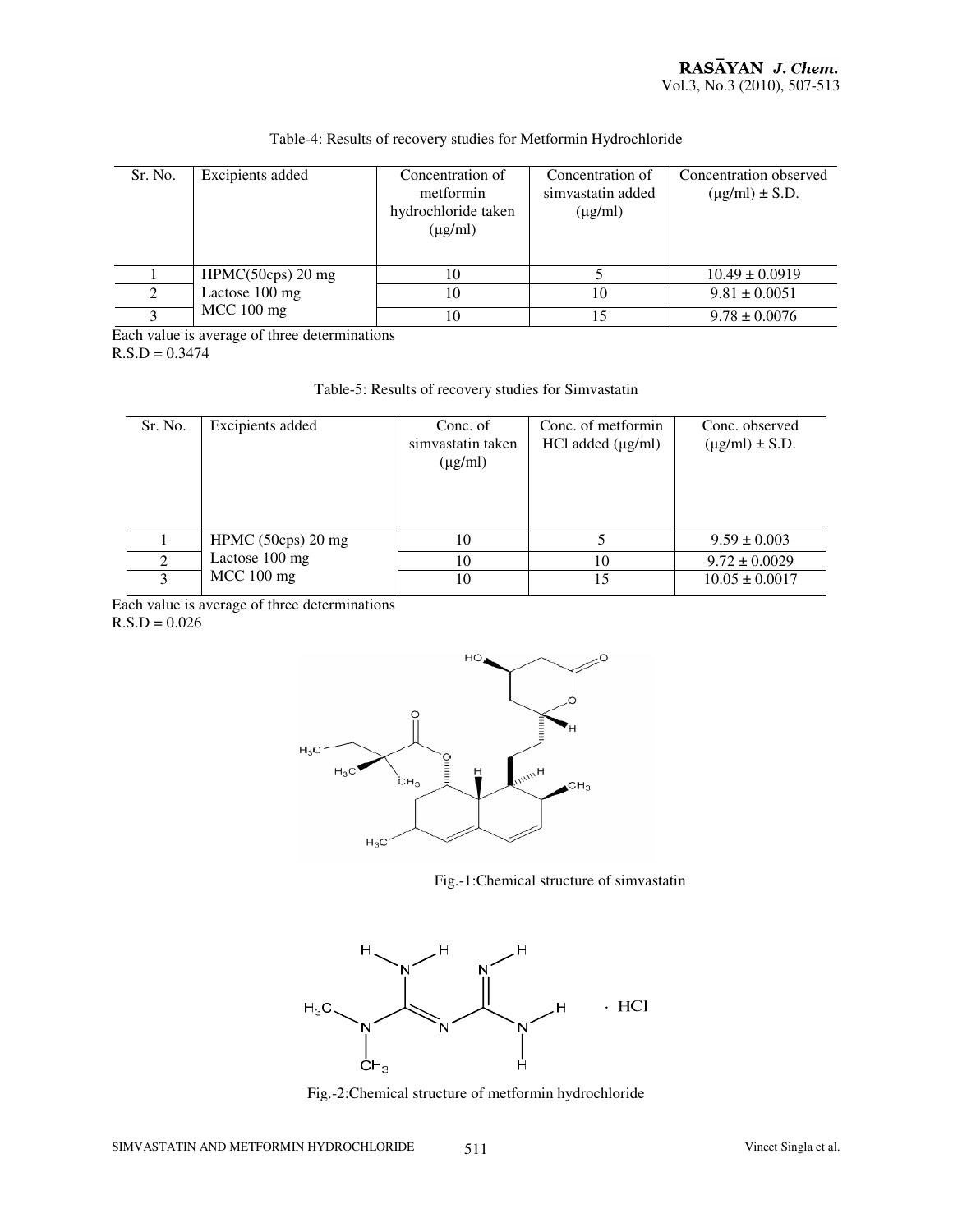

Fig.-3: UV Absorption Spectra of Metformin Hydrochloride



Fig.-4: UV Absorption Spectra of Simvastatin



Fig.-5: Calibration graph of Simvastatin at 247 nm